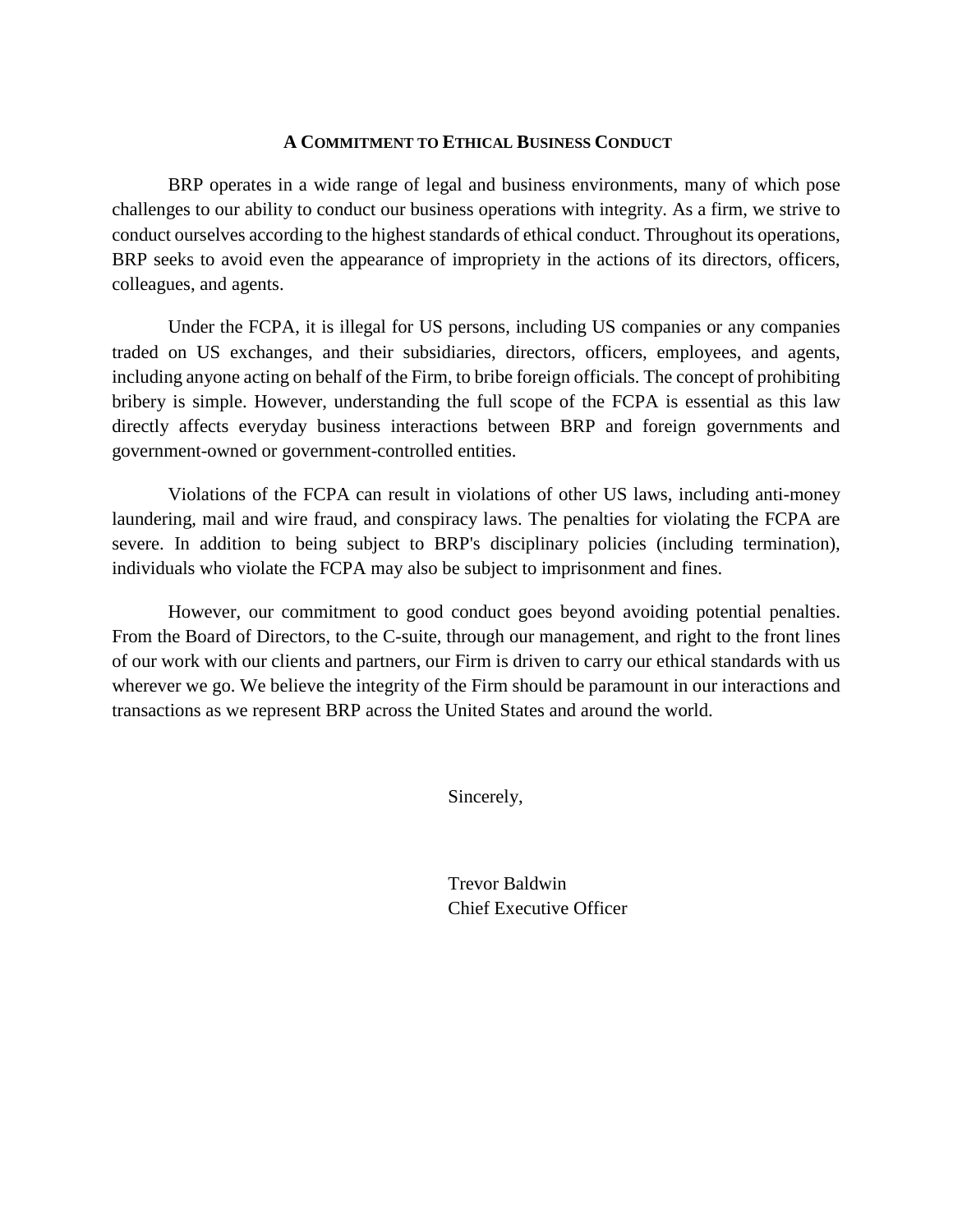### **Anti-Corruption Policy**

Revised February 25, 2022

#### **1. Policy Statement**

It is the policy of BRP to prohibit all forms of corruption and bribery and to take all necessary steps to mitigate the risk that prohibited activities related to corruption and bribery may occur in the Firm's business activities. The Firm requires its Colleagues, transaction partners, and third parties acting on its behalf, to comply with all applicable anti-corruption laws, including, but not limited to, the U.S. Foreign Corrupt Practices Act of 1977 ("**FCPA**").\*

In order to effectuate this Policy, certain procedures required of BRP Colleagues are highlighted in blue throughout this policy document.

### **2. Policy Scope and Applicability**

This Policy is applicable to all of BRP's operations worldwide. This Policy applies to all of BRP's directors, officers, and Colleagues. This Policy also applies to BRP's agents, Contractors, consultants, joint venture partners, and any other third-party representatives that have conducted business outside of the US or interacted with foreign officials or are likely to conduct business outside of the US or interact with foreign officials.

### **3. Payments Prohibited Under this Policy**

BRP Colleagues and agents are prohibited from directly or indirectly making, promising, authorizing, or offering *anything of value* (Para. 3(a), below) to a *foreign official* (Para. 3(b) below) to secure an improper advantage, obtain or retain business, or direct business to any other person or entity.

This prohibition includes payments to third parties where a BRP Colleague or agent knows, or has reason to know, that the third-party will use any part of the payment for bribes.

(a) **Cash and Non-Cash Payments: "Anything of Value."** Payments that violate the FCPA may arise in a variety of settings and include a broad range of payments beyond the obvious cash bribe or kickback. The FCPA prohibits giving "anything of value" for an improper purpose. This term is very broad and can include, for example, any of the following:

<sup>\*</sup> This Anti-Corruption Policy ("**Policy**") should be read in conjunction with the Glossary of Terms, appended to the end of this document. All capitalized terms not defined in this Policy shall have the meaning assigned to them in the Glossary of Terms.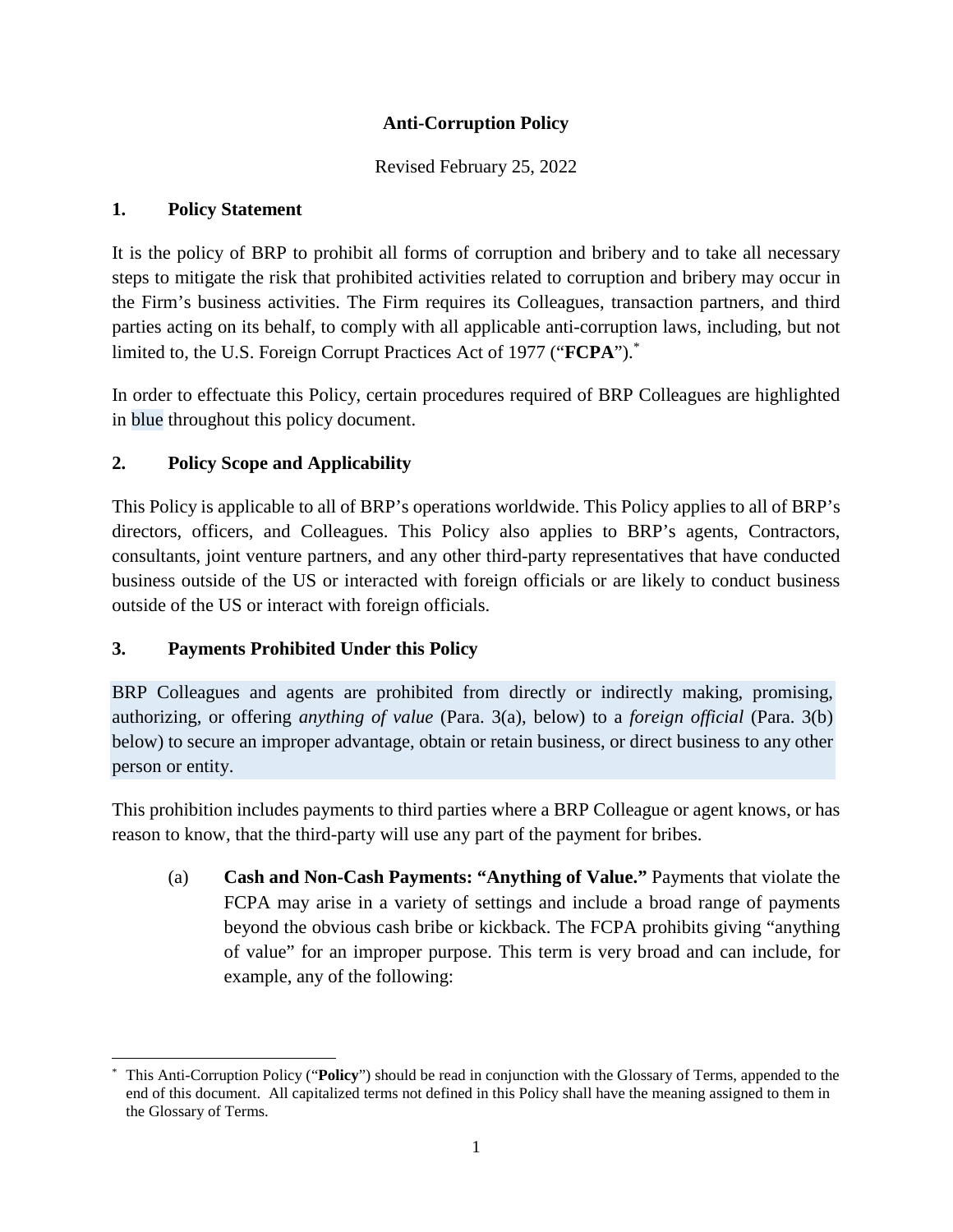- (i) Gifts.
- (ii) Travel, meals, lodging, entertainment, or gift cards.
- (iii) Loans or non-arm's length transactions.
- (iv) Charitable or political donations.
- (v) Business, employment, or investment opportunities.

(b) **Foreign official.** The term foreign official is defined broadly to include:

- (i) Officers or employees of a foreign government or any department, agency, or instrumentality thereof.
- (ii) Officers or employees of a company or business owned in whole or in part by a foreign government (a state owned or controlled enterprises).
- (iii) Officers or employees of a public international organization (such as the United Nations, World Bank, or the European Union).
- (iv) Foreign political parties or officials thereof.
- (v) Candidates for foreign political office.

This term also includes anyone acting on behalf of any of the above.

On occasion, a foreign official may attempt to solicit or extort improper payments or anything of value from BRP Colleagues or agents. Such Colleagues or agents must inform the foreign official that BRP does not engage in such conduct and immediately contact LegalCompliance@baldwinriskpartners.com to inform the Legal Department of the request.

(c) **Commercial Bribery.** Bribery involving commercial (non-governmental) parties is also prohibited under this Policy. To this end, BRP Colleagues and agents shall not offer, promise, authorize the payment of, or pay or provide anything of value to any employee, agent, or representative of another company to induce or reward the improper performance of any function or any business-related activity. BRP Colleagues and agents also shall not request, agree to receive, or accept anything of value from any employee, agent, or representative of another company or entity as an inducement or reward for the improper performance of any function or business-related activity.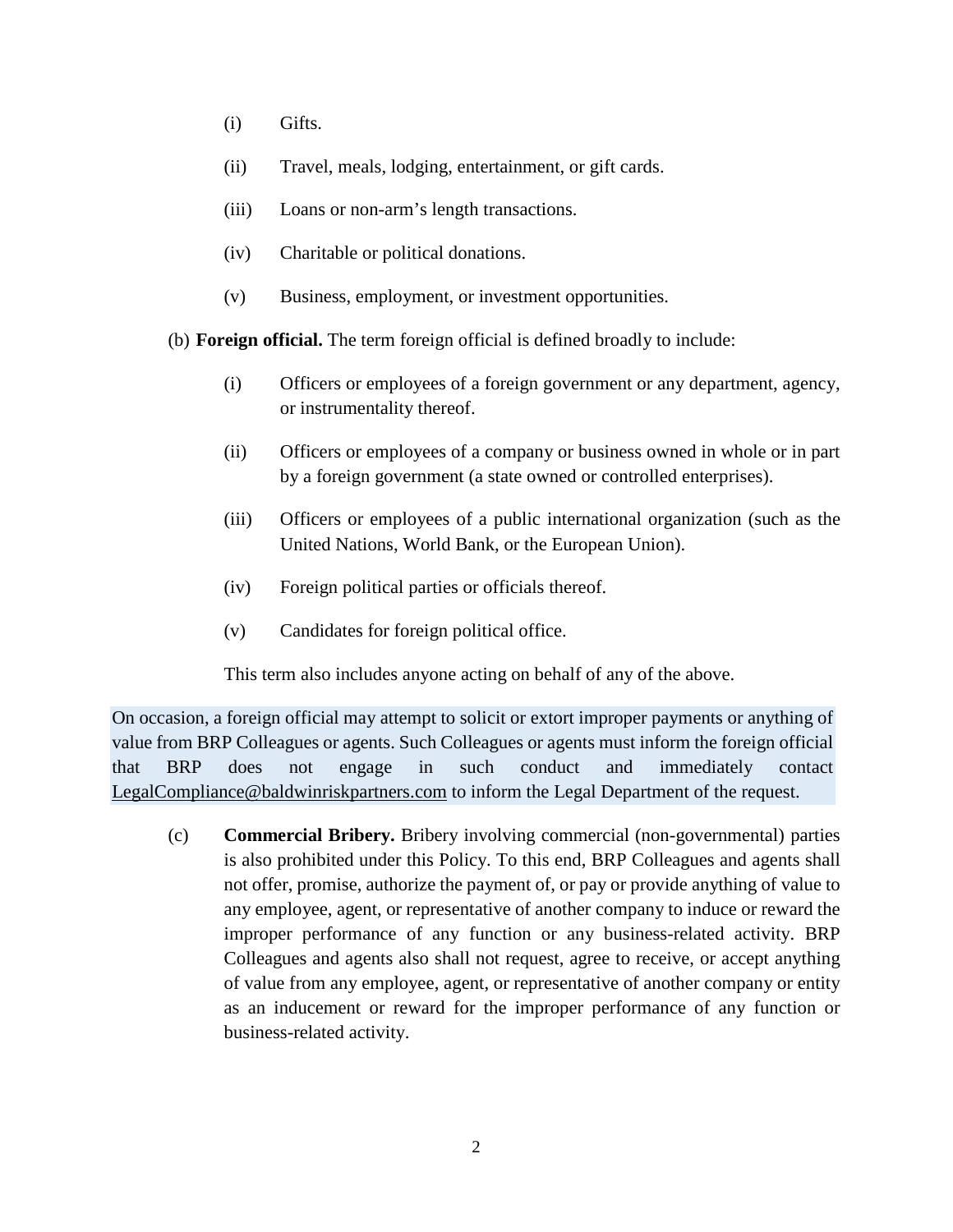In order to ensure that routine business hospitality involving commercial parties is appropriate, the Accounting Department will review submissions of expense reimbursement requests and, if the Accounting Department identifies any expenditure that appears inappropriate or may raise the risk of commercial bribery, the expenditure will be flagged and communicated to the Legal Department. The expenditure will not be reimbursed until the Legal Department has reviewed and cleared the expenditure.

(d) **Facilitating Payments.** The FCPA includes an exception for nominal payments made to low-level government officials to ensure or speed the proper performance of a government official's routine, non-discretionary duties or actions. However, the need for such payments is rare and those payments create a substantial risk that payments intended as facilitating may, in fact, be prohibited bribes.

No facilitating payment is permitted under this Policy without obtaining written authorization from the Legal Department prior to making that payment.

(e) **Cash Payments**. Cash payments of any kind to a third-party, other than documented petty cash disbursements or other valid and approved payments, are prohibited. BRP checks shall not be written to "cash," "bearer," or anyone other than the party entitled to payment except to replenish properly used petty cash funds.

### **4. Payments Permitted Under this Policy**

The FCPA does not prohibit all payments to foreign officials. In general, the FCPA permits three categories of payments:

(a) **Promotional Hospitality and Marketing Expenses.** BRP may pay for the reasonable cost of a foreign official's meals, lodging, or travel if, and only if, the expenses are bona fide, reasonable, and directly related to the promotion, demonstration, or explanation of BRP products or services, or the execution of a contract with a foreign government or agency. However normal and usual business hospitality—such as paying for a client dinner or inviting a business contact to a sporting event—when offered or given to a person connected to a foreign government, may be considered a prohibited bribe. For that reason:

Every BRP Colleague is required to contact the BRP Legal Department (LegalCompliance@baldwinriskpartners.com) to obtain authorization *before* s/he offers or makes any business hospitality expenditure related to a person who may be considered a foreign official.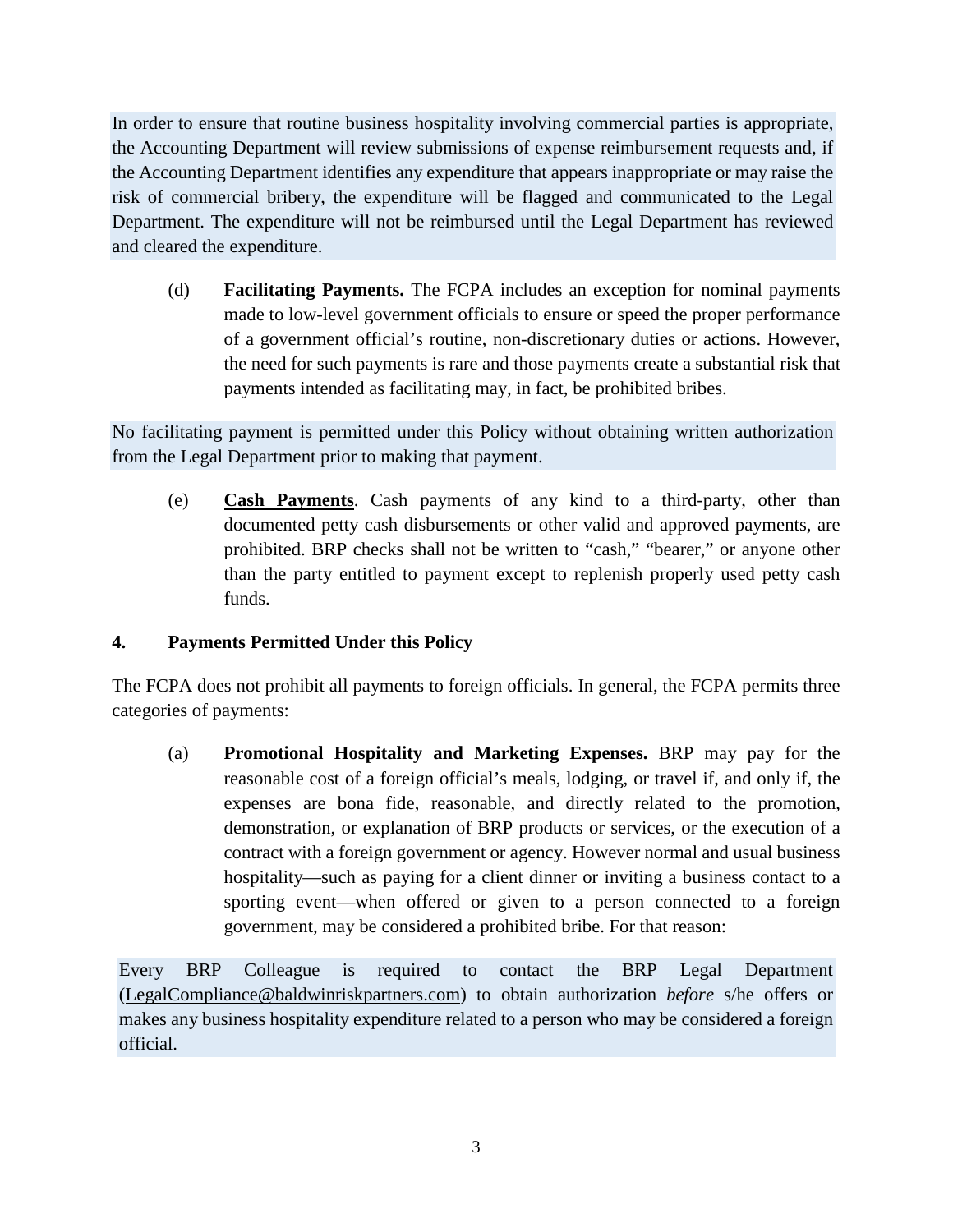(b) **Promotional Gifts.** Promotional gifts of nominal value may be given to a foreign official as a courtesy in recognition of services rendered or to promote goodwill. These gifts must be nominal in value and should generally bear the trademark of BRP or one of its products.

Every BRP Colleague is required to contact BRP Legal Department (LegalCompliance@baldwinriskpartners.com) to obtain authorization *before* s/he offers or provides any promotional gift to a person who may be considered a foreign official.

(c) **Political and Charitable Contributions**. Political and charitable contributions create risk for BRP as U.S. regulators may consider them prohibited payments to obtain or retain business. For that reason:

Contributions to candidates for foreign political office are prohibited unless the Chief Compliance Officer pre-approves them in writing. Charitable contributions to foreign charities must also be pre-approved in writing by the Chief Compliance Officer.

(d) **Emergency Payments.** If any BRP Colleague is asked to make an otherwiseprohibited payment in a good-faith effort to preserve his or her life or safety, this Policy does not prohibit or punish such a payment. The safety of BRP Colleagues is paramount to the Firm and BRP will defend payments made by its Colleagues in a good-faith effort to preserve their own life or safety.

### **5. Representatives**

All third-party BRP representatives must fully comply with the FCPA and all other applicable laws. In order to ensure that compliance:

Any BRP Colleague engaging an agent or other third-party representative that is likely to conduct business outside of the US or interact with foreign officials will require that agent or third-party to complete an FCPA Compliance Certification attached to this Policy as **Appendix A**. The Colleague will provide a copy of that Certification to the Legal Department for the BRP FCPA Compliance File.

### **6. Compliance Training and Informational Materials**

BRP Colleagues and agents must be familiar with, and perform their duties according to, the requirements set out in this Policy. BRP Colleagues or agents who violate this Policy are subject to disciplinary action, up to and including dismissal. Third-party representatives who violate this Policy may be subject to termination of all commercial relationships with BRP.

To ensure that all BRP Colleagues and agents are thoroughly familiar with the provisions of this Policy, the FCPA, and any other applicable anti-corruption laws, BRP shall provide anti-corruption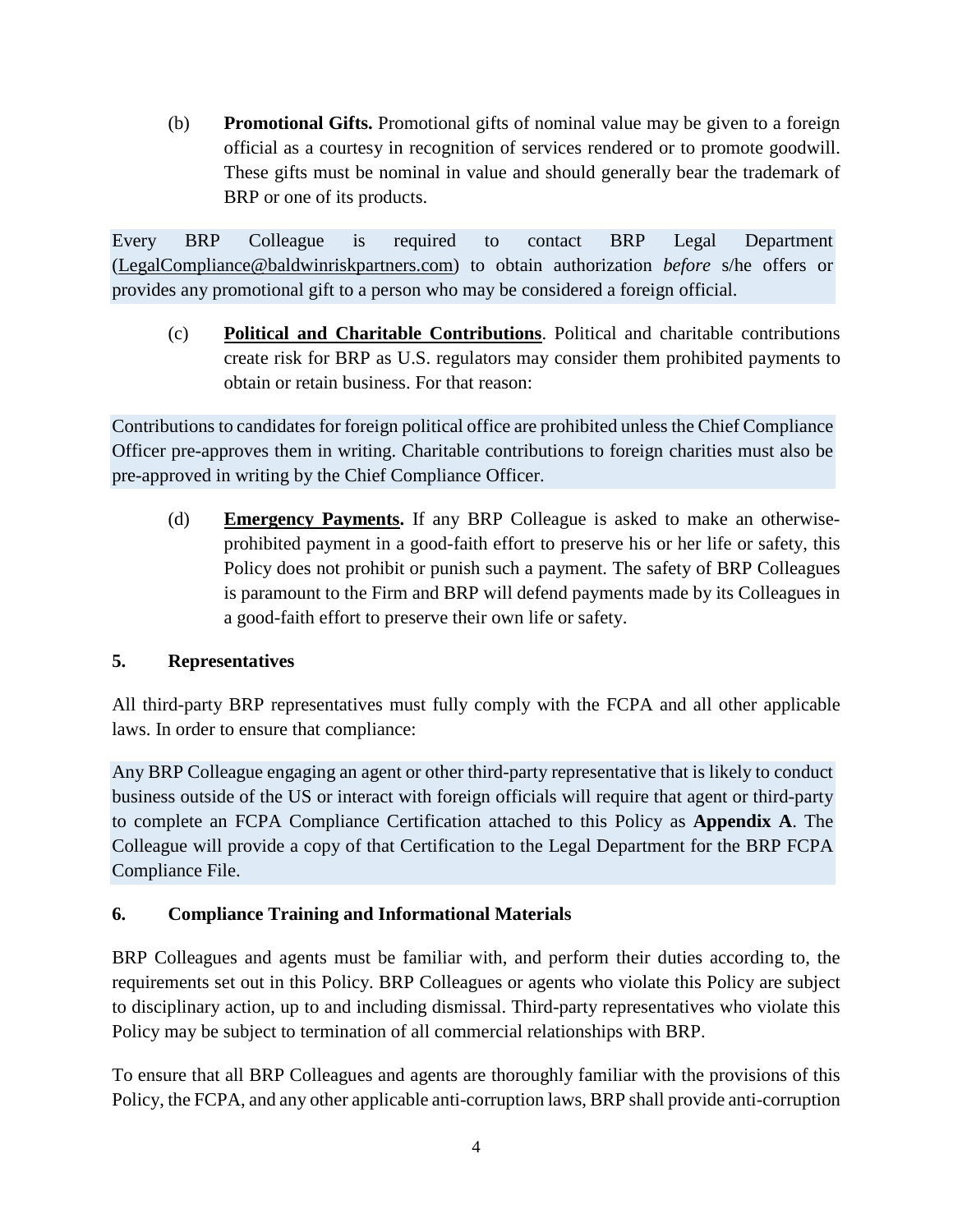training and resources to BRP Colleagues at onboarding, beginning in October of 2020, and thereafter as appropriate. BRP agents and other third party representatives will receive a copy of this Policy and the Compliance Certification Form at **Appendix A** at the time of their engagement by BRP.

## **7. Reporting Policy Violations**

Any BRP Colleague or agent who suspects that this Policy may have been violated must immediately notify the Legal Department at LegalCompliance@baldwinriskpartners.com. Any BRP Colleague who, in good faith, reports suspected legal, ethical, or Policy violations will not suffer any adverse consequence for doing so. When in doubt about the appropriateness of any conduct, BRP requires that you seek additional guidance before taking any action that may subject BRP to potential FCPA liability. Any BRP Colleague or agent desiring to report a violation anonymously may do so via the Firm's anonymous whistleblower hotline as provided in BRP's Whistleblower Policy.

## **8. Record Keeping**

It is BRP's policy to implement and maintain internal accounting controls based upon sound accounting principles. All accounting entries in BRP's books and records must be timely and accurately recorded and include reasonable detail to fairly reflect transactions. These accounting entries and the supporting documentation must be periodically reviewed to identify and correct discrepancies, errors, and omissions.

(a) **Authorization for Transactions.** All transactions involving the provision of anything of value to a foreign official must occur only with appropriate BRP authorization.

The Legal Department will be responsible for maintaining a copy of the authorizations in a FCPA Compliance File.

(b) **Recording Transactions.** All transactions involving the provision of anything of value to a foreign official must be recorded in accordance with generally accepted accounting principles.

All transactions involving the provision of anything of value to a foreign official must be tracked in a separate log or record, with supporting documentation identifying the following:

- (i) The name and position of the colleague requesting and authorizing the transaction.
- (ii) The name and position of the foreign official involved in the transaction.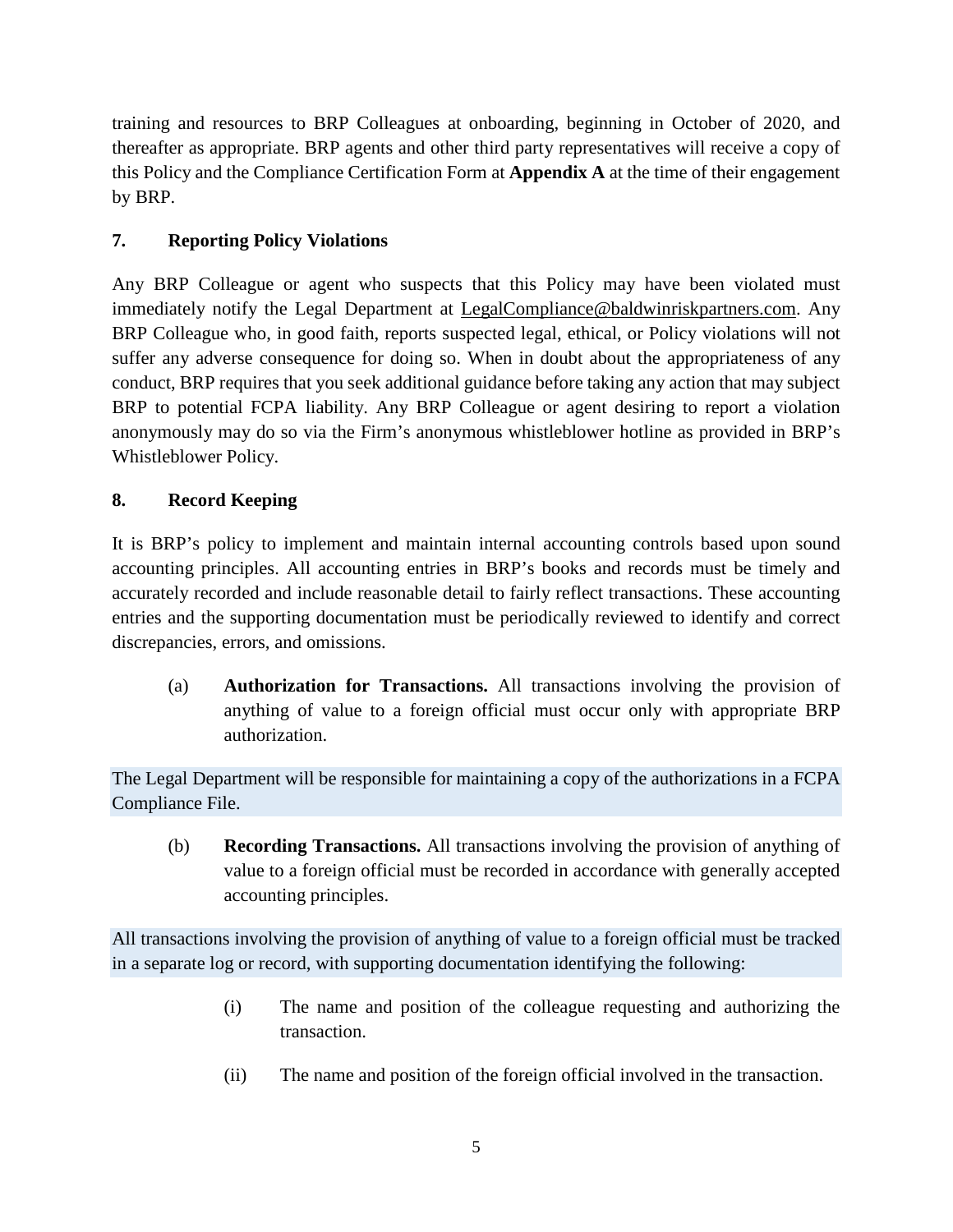- (iii) A description, including the value, of the payment or provision of anything of value, and where applicable, a description of BRP's products or services being promoted or the relevant contractual provision if the payment was made pursuant to a contract.
- (c) **Compliance and Training Records.** BRP's Legal Department will be responsible for obtaining and maintaining in the FCPA Compliance File all records of compliance certifications by third parties. The Legal Department will also be responsible for maintaining records of training—both the materials presented and the names of the attendees—in the FCPA Compliance File.
- (d) **Reported Potential Violations.** The Legal Department will be responsible for maintaining a record of all reported potential violations of this Policy, the FCPA, or other applicable anti-corruption laws. The Legal Department will also create and maintain a clear record of the steps taken to investigate the report and the resolution of the issue.
- (e) **FCPA Compliance File.** The Legal Department will be responsible for maintaining the records described in this section, as well as any other copies of documents related to FCPA compliance, such as approvals, denials, reports, audits, investigations, and Policy enhancements, in the FCPA Compliance File in a format appropriate to storing data for review on request by regulators. Documents in the FCPA Compliance File will be maintained for no less than 5 years.
- 9. Questions About the Policy.

If you have any questions relating to this Policy, please contact the Chief Compliance Officer at LegalCompliance@baldwinriskpartners.com.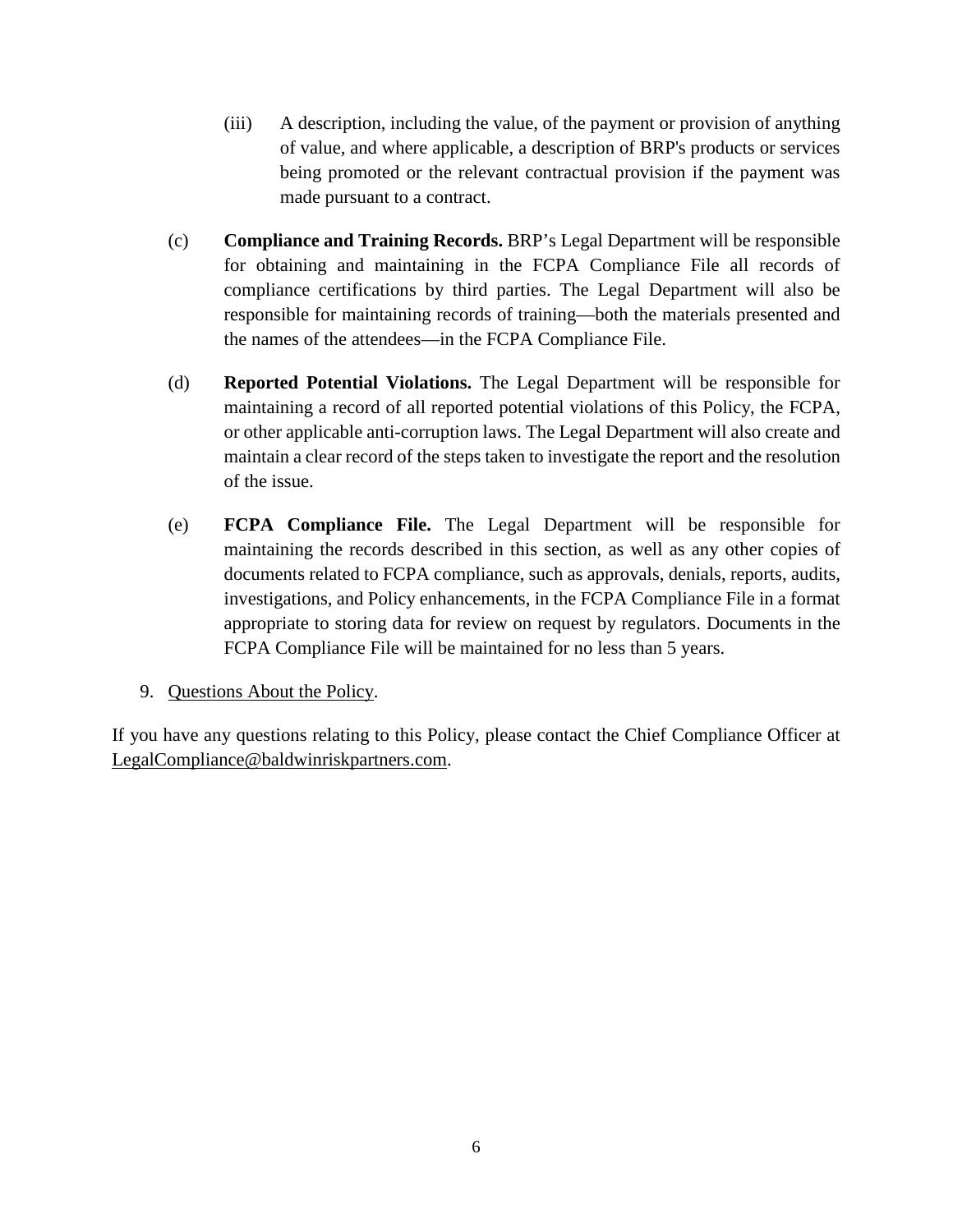# **Appendix A**

Anti-Bribery Compliance

Certification Form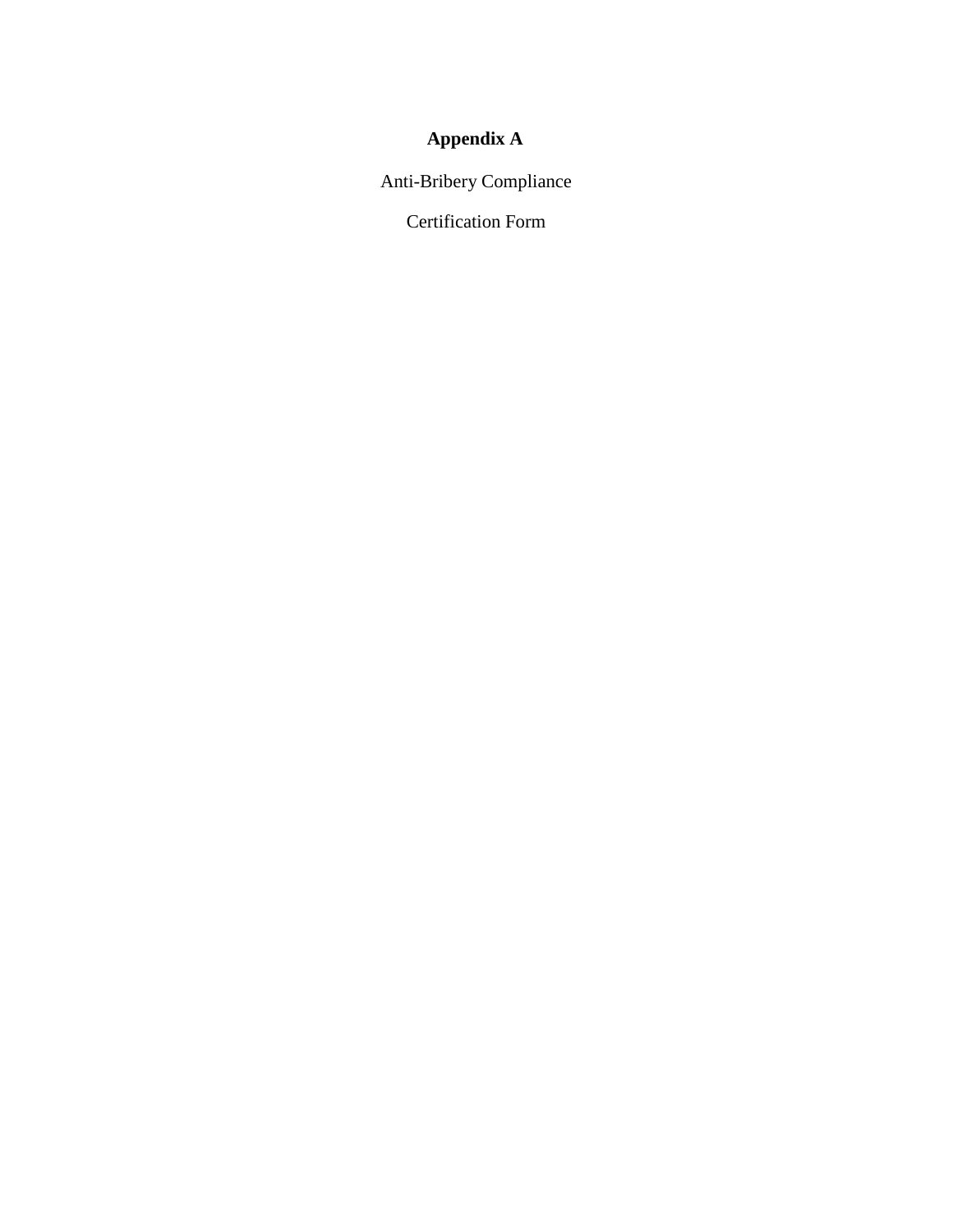#### **CERTIFICATE OF COMPLIANCE WITH ANTI-BRIBERY LAWS AND POLICY**

Under the [Contractor Agreement], dated [date], by and between [Baldwin Risk Partners, LLC] ("BRP") and [Contractor] ("Contractor") (the "Agreement"), Contractor hereby certifies that:

- It has received a copy of [BRP]'s Anti-Corruption Policy (the "Policy") and, by this reference, has been advised to review the Lay-Person's Guide to the Foreign Corrupt Practices Act ("FCPA") and the Resource Guide to the FCPA, which are free publications of the U.S. Department of Justice. Contractor agrees to comply with the FCPA and the Policy in all aspects of its performance under the Agreement and/or at all times while acting on [BRP]'s behalf.
- Except as disclosed below, it has not participated in, and is not aware of, any violation of the FCPA or the Policy caused by itself or any other employee, agent, consultant or other representative acting on behalf of [BRP].
- In connection with its performance under the Agreement and/or while acting on [BRP]'s behalf, Contractor has not paid offered or promised to pay, and will not pay, offer, or promise to pay money or anything of value, directly or indirectly, to any "foreign official" (as defined in the FCPA) or any foreign political party or official thereof or any candidate for foreign political office in order to obtain or retain business, direct business to any person, induce a foreign official to use his or her influence improperly to affect or influence any act or decision, or receive any improper advantage.
- Contractor has no reason to believe that any employee, agent, consultant or other representative acting on behalf of [BRP] has paid, offered to pay, promised to pay, or will pay, offer, or promise to pay money or anything of value, directly or indirectly, to any "foreign official" (as defined in the FCPA) or any foreign political party or official thereof or any candidate for foreign political office in order to obtain or retain business, direct business to any person, induce a foreign official to use his or her influence improperly to affect or influence any act or decision, or receive any improper advantage.
- In connection with its performance under the Agreement and/or while acting on the [BRP]'s behalf, Contractor has not offered, promised, or given a financial or other advantage, and will not offer, promise, or give such an advantage, to another person with the intent (i) to induce that person to perform improperly a relevant function or activity, or (ii) to reward that person for the improper performance of such a function or activity.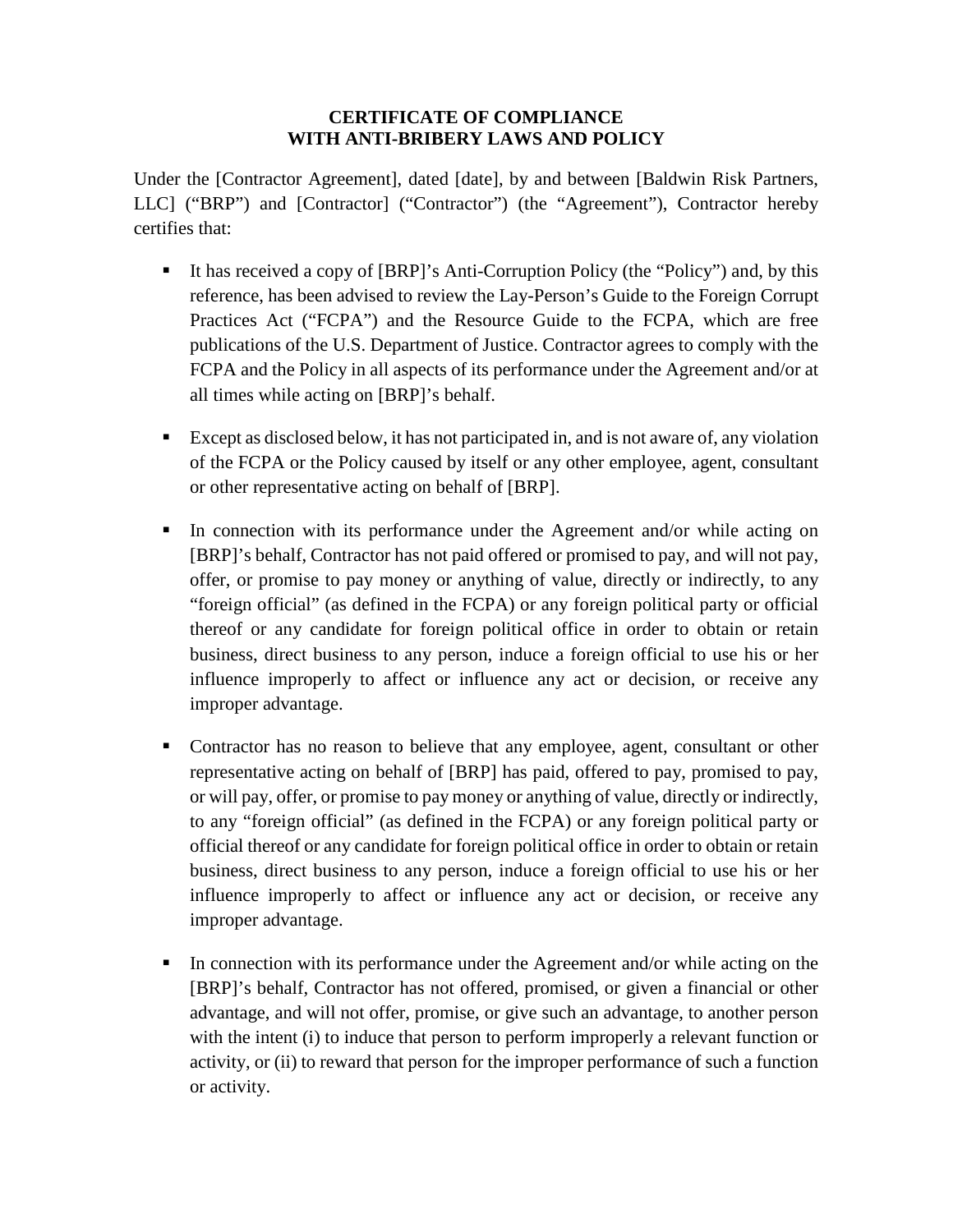- Contractor has no reason to believe that any employee, agent, consultant or other representative acting on behalf of [BRP] has offered, promised, or given or will offer, promise, or give, a financial or other advantage to another person with the intent (i) to induce that person to perform improperly a relevant function or activity, or (ii) to reward that person for the improper performance of such a function or activity.
- Should Contractor ever obtain information giving it reason to believe that any employee, agent, consultant or other representative acting on behalf of [BRP] has or may have engaged in conduct that might give rise to a violation of the FCPA or the Policy, Contractor agrees to report that information promptly to the [BRP]'s Legal Department.
- Contractor agrees to promptly notify [BRP]'s Legal Department of any events or circumstances that may make any of the foregoing statements inaccurate or false.
- Contractor has engaged in or observed the following incidents that may give rise to a violation of the FCPA or the Policy:

| Date         |  |
|--------------|--|
| Signature    |  |
| Name Printed |  |
| Title        |  |